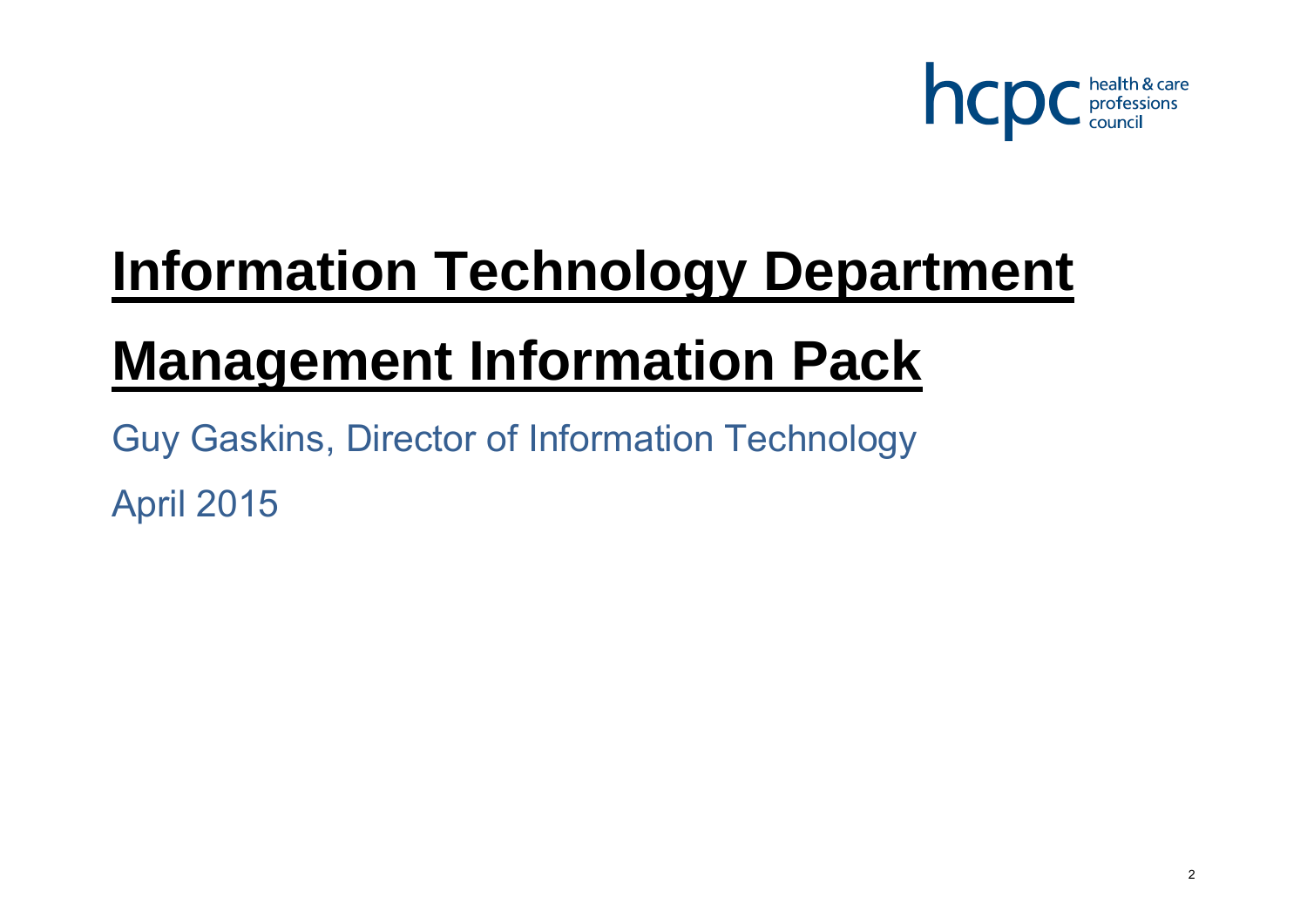## **1 Executive Summary**

#### **1.1 "This is now complete"**

In this period there are a number of projects and discrete activities that have completed and will be removed from future reports:

- Education Systems Build. The major delivery of the project has been completed with only a final phase outstanding to create integrations to other business systems;
- Temporary registrations database;
- Implementation of an infrastructure management suite of software;
- Secure Printing solution; and
- File integrity monitoring.

#### **1.2 Secure telephone payment service**

The aim of this major project is to review the current secure telephone payment service and migrate it to a more resilient platform either with the current supplier or to a new supplier. This follows the current supplier giving notice of the end of life for the current service.

The existing service is being extended in 6 month increments with the first period ending in July 2015. However, the supplier is clear that they expect to decommission the service by December 2015.

Talk Talk Business, the telephone service provider, has subsequently given notice to our secure telephone payment service provider that it will discontinue routing calls to their platform over a legacy technology. The consequence is that the secure payment service will be stopped prematurely. The service will stop after a short notice period from May 2015.

Alternative arrangements have been made to manage the processing of credit cards while the project selects and implements an alternative service provider. The project is expected to deliver in September 2015.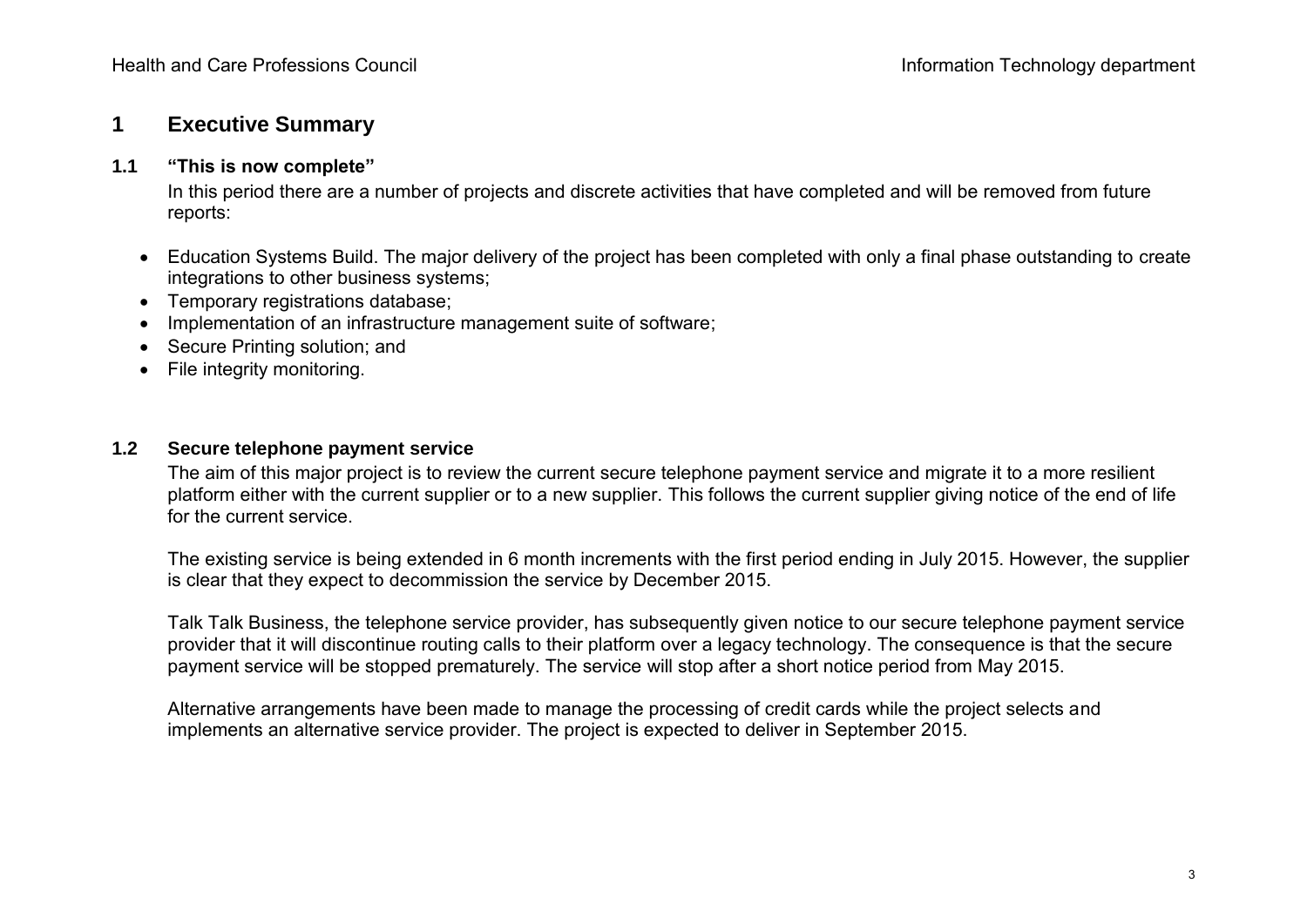## **Contents**

| 2 |     |  |
|---|-----|--|
|   | 2.1 |  |
|   | 2.2 |  |
|   | 2.3 |  |
|   | 2.4 |  |
| 3 |     |  |
|   | 3.1 |  |
|   | 3.2 |  |
|   | 3.3 |  |
|   | 3.4 |  |
|   | 3.5 |  |
|   | 3.6 |  |
|   | 3.7 |  |
| 4 |     |  |
|   | 4.1 |  |
|   | 4.2 |  |
|   | 4.3 |  |
|   | 4.4 |  |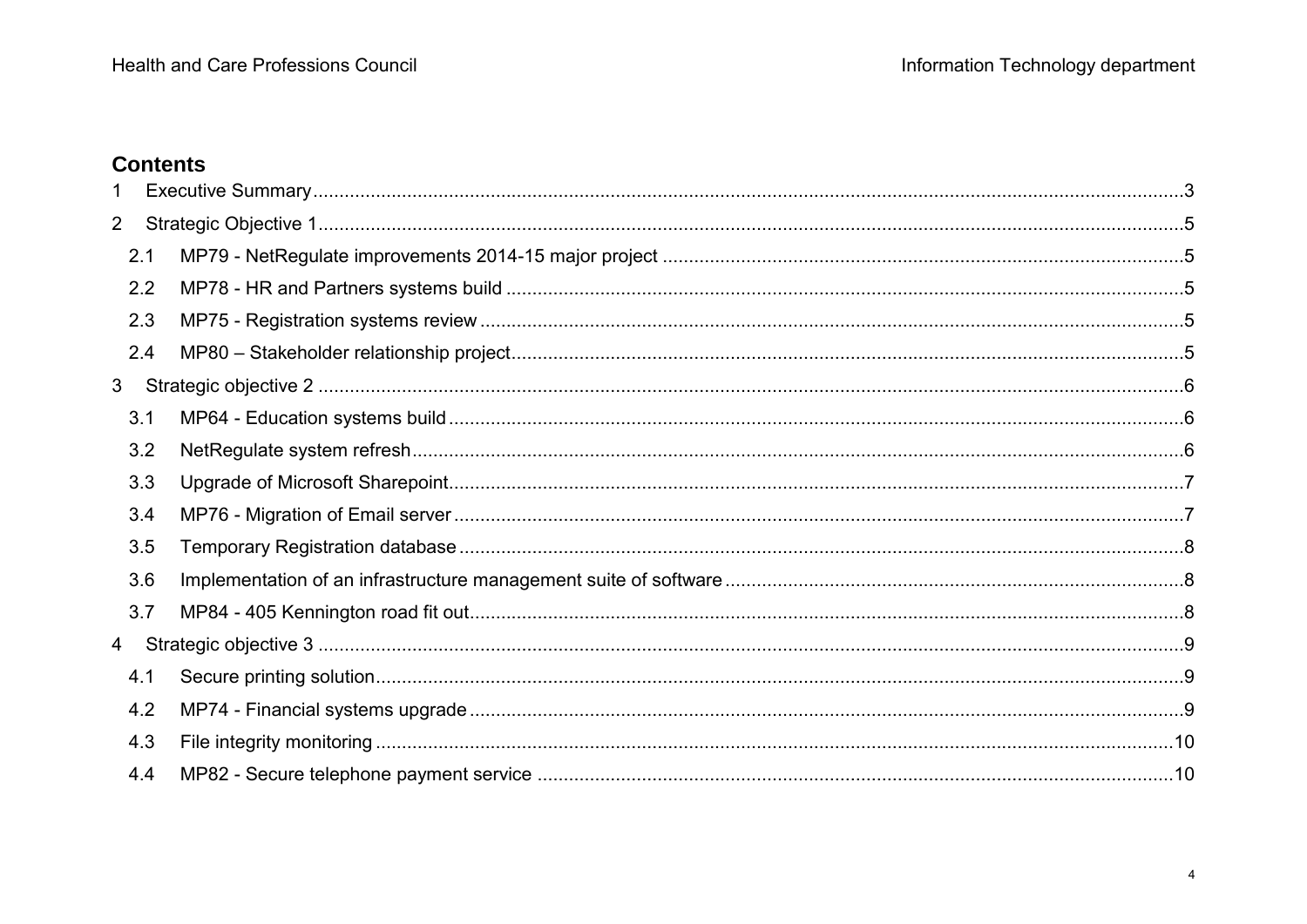### **2 Strategic Objective 1**

"To drive efficiencies within the organisation by the use of Information Technology and Information Systems."

#### **2.1 MP79 - NetRegulate improvements 2014-15 major project**

This project aims to implement a number of smaller changes to the registration system combined into a number of phased releases. This project is currently on hold while priority is given to the MP83 Fees review 2015 project.

#### **2.2 MP78 - HR and Partners systems build**

This project will deliver the technology elements and the business process change as identified in the HR and Partners systems and process review project.

The project is now in its implementation stage with a planned go live by December 2015.

#### **2.3 MP75 - Registration systems review**

This project aims to review the registration systems and processes.

This project was formally initiated in July and through the use of a government framework agreement has appointed an external business analyst to begin the analysis of the registration processes and systems. Business workshops have been run since September 2014 focused on mapping the target processes and requirements. The workshops are due to complete in June 2015.

#### **2.4 MP80 – Stakeholder relationship project**

This project aims to provide a single central management system for contacts not managed through a current business system and where several departments have a shared interest in the relationship held with the contact at an organisational level.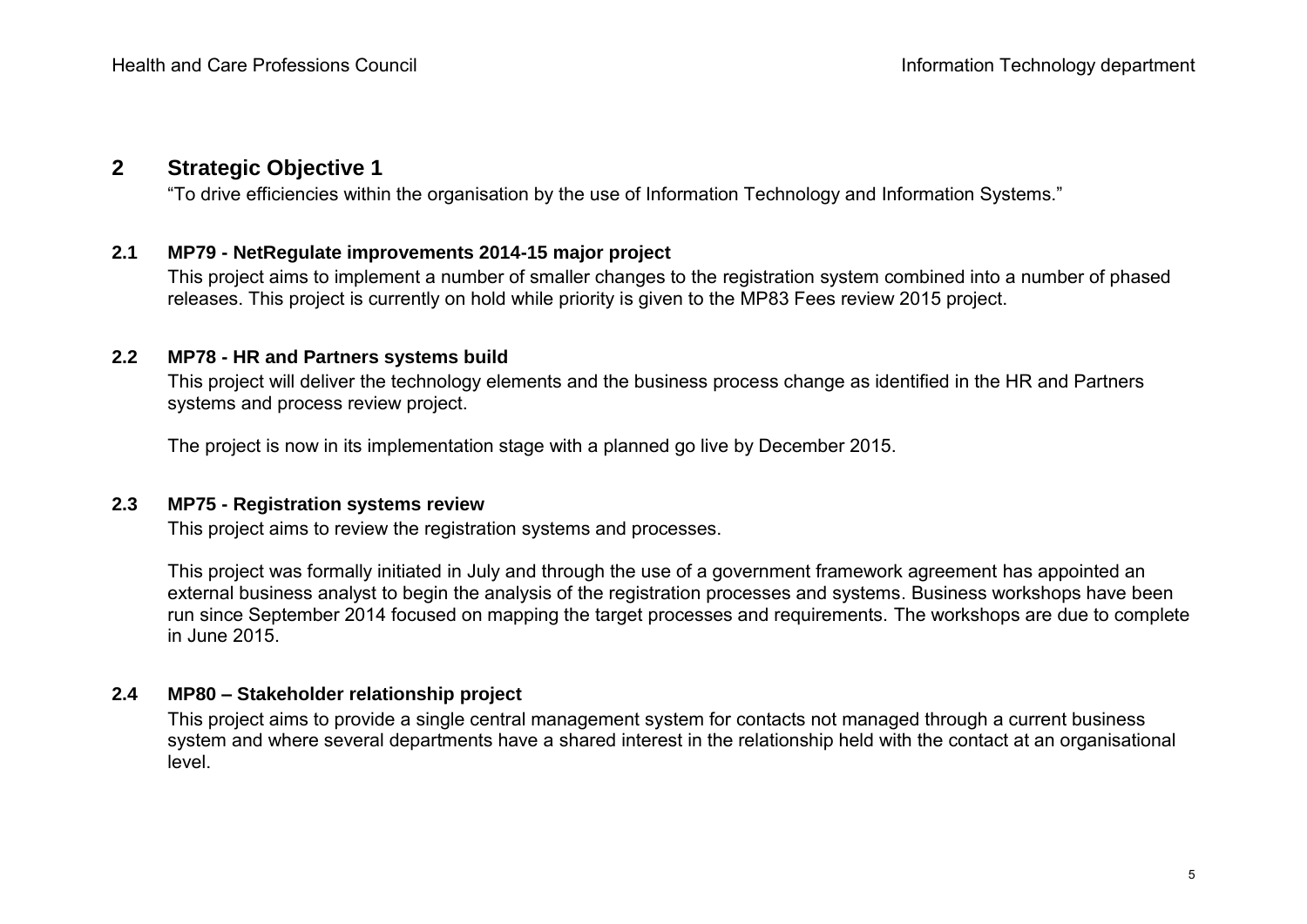The project has tendered for and selected a systems analyst to support the requirements gathering workshops. The first round of workshops has begun.

## **3 Strategic objective 2**

"To apply Information Technology within the organisation where it can create business advantage."

#### **3.1 MP64 - Education systems build**

This project will deliver the technology elements and the business process change as identified in the Education systems and process review project.

The project has successfully gone live with the first stage in March 2015. The project aims to deliver the second phase in September 2015.

#### **3.2 NetRegulate system refresh**

This project aims to upgrade key elements of the NetRegulate technical environment to improve the ability to support the system and to create a more flexible technical environment.

The upgrades are separated into two discrete changes. The first implementation into the test environment could not be achieved at a time when there was sufficient business resource available to test prior to the start of the Social Workers renewal period.

The user testing has been performed through December and January the planned implementation on Saturday 24 January was rolled back due to technical issues encountered by the supplier implementation team. The issues have been resolved in a test environment and another implementation date is being arranged.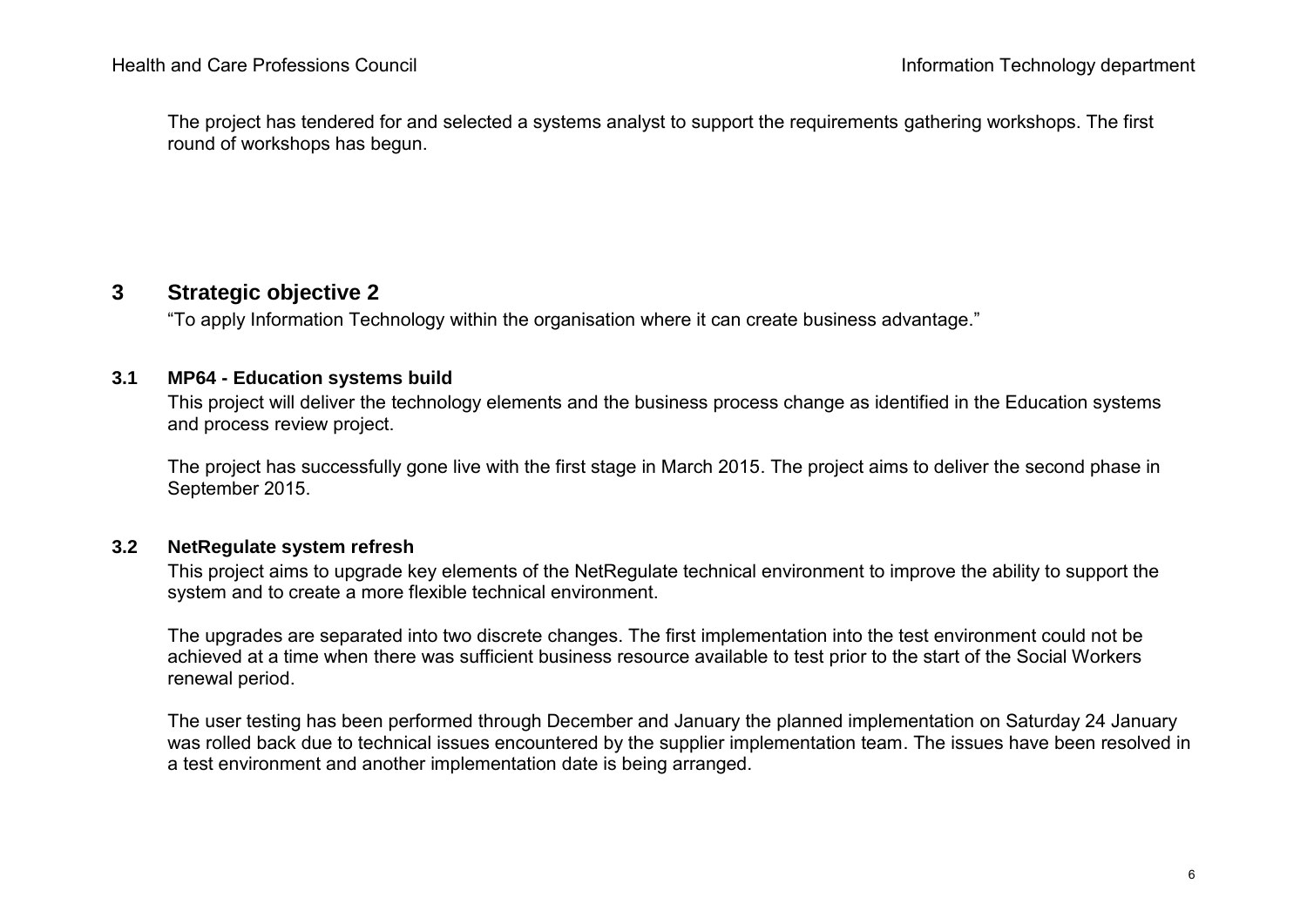This project has now been combined with the NetRegulate refresh project 2015-16 to incorporate additional areas of the technical infrastructure. This decision has been made following testing, to reduce the risk of issues being caused from incompatibility of dependent technologies.

The combined release is now being scheduled for summer 2015, a specific date will be determined following the completion of MP83 Fees Review 2015 project.

#### **3.3 Upgrade of Microsoft Sharepoint**

The project objective is to upgrade our current implementation of Sharepoint 2010 server that primarily supports the document management functionality of the FTP case management system. The system is being extended for the use of the new Education system as well as for other specific groups of users. The aim is to upgrade the current environment before the Education system goes live in 2015.

Our Sharepoint partner is engaged in creating an upgraded environment to support the Education project and to re-develop the interface for the FTP case management system in preparation for a later phased transfer to the new environment.

A test environment for the FTP case management system has been created and deployed; the Education environment is also created. The FTP case management system interface has been changed to work with the new version and is in system test; user acceptance testing and deployment will be scheduled to coincide with a planned maintenance release.

A number of issues have been identified in the FTP case management system testing which are now being investigated and rectified. Due to a limitation of resource with our Sharepoint partner we have prioritised their resource to deliver the Education project delivery. This has created a delay in this project.

#### **3.4 MP76 - Migration of Email server**

This activity supports the major project currently prioritised for delivery during the 2014-15 fiscal year, to migrate the corporate email server from IBM Lotus Domino to Microsoft Exchange and Outlook. This is an enabling change that supports interoperability between a number of Microsoft technologies that the HCPC currently use and expect to use in the future.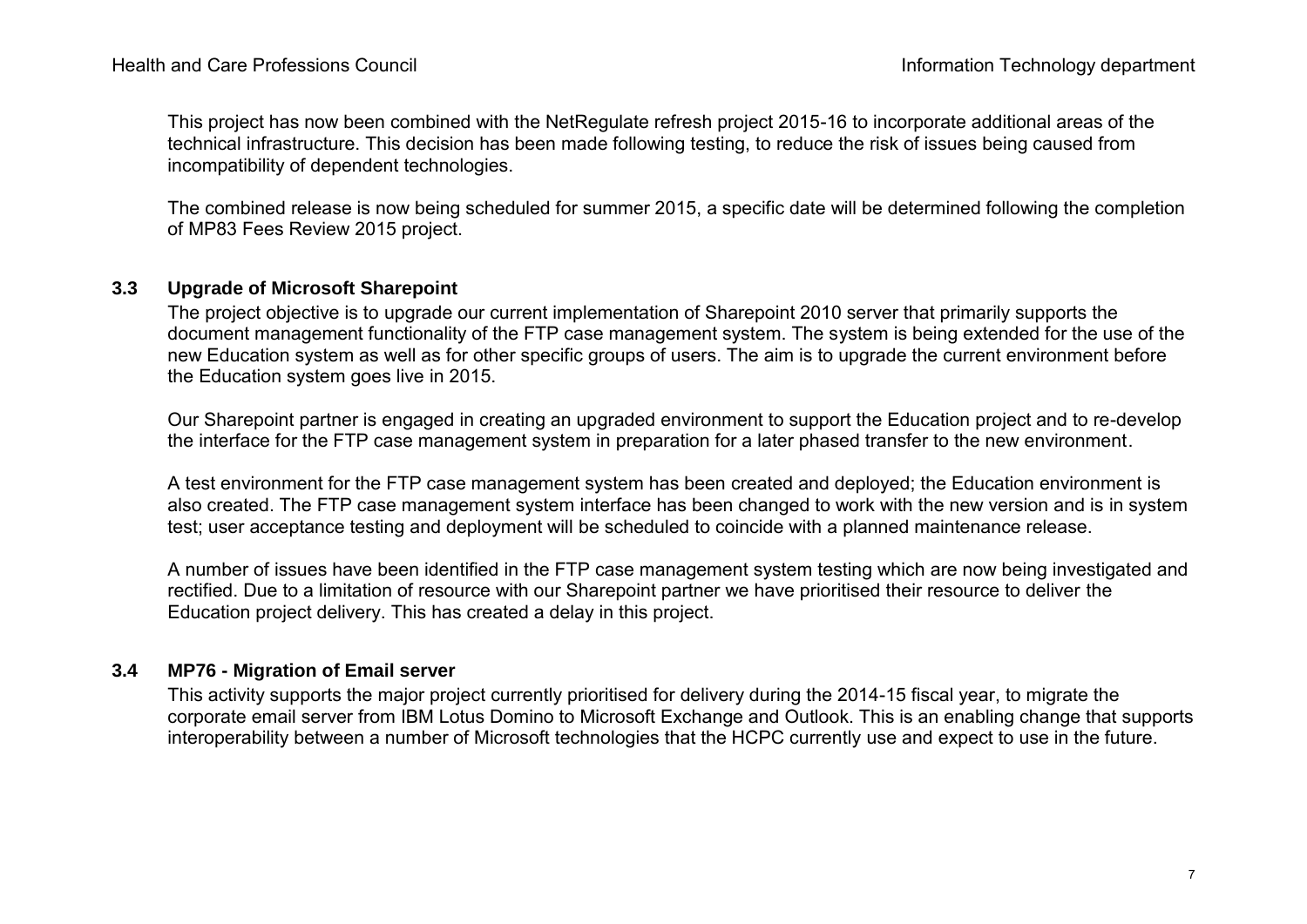The project is in implementation and the cloud based service is being configured. A pilot group will use the new system for a period before the expected migration date of the end of May 2015.

#### **3.5 Temporary Registration database**

This project aims to add extend functionality of the Temporary Registration Database.

The first delivery into the testing environment has been made and feedback received. Additional reporting requirements have been identified. A second version of the software has been through user acceptance testing and a number of small changes and issues identified. A third version has been released in mid-September and testing has been scheduled to fit into business cycles. This is waiting on business resource to complete testing.

This is now complete.

#### **3.6 Implementation of an infrastructure management suite of software**

The aim of this project is to implement a central infrastructure management suite called System Centre Configuration Manager. This will enable the replacement of a number of supporting technologies with equivalent Microsoft software, reducing the annual licensing costs and improving interoperability and control.

A third party organisation has been selected to support the implementation of the software and a project plan has been agreed. The infrastructure has been provisioned and the software installed. There will now be a series of functional stages that will deliver a configured system for a subset of the IT PC infrastructure as a pilot. This will then be extended to cover the whole of the PC environment. The target date for implementation of the pilot is the end of March 2014.

This is now complete.

#### **3.7 MP84 - 405 Kennington road fit out**

The aim of this project is to complete the refurbishment and fitting out of the new building at 405 Kennington road following the decision by the Council. There will be a significant technology impact with the extension of the network, implementation of video conferencing facilities, Wi-Fi network and the provision of office space.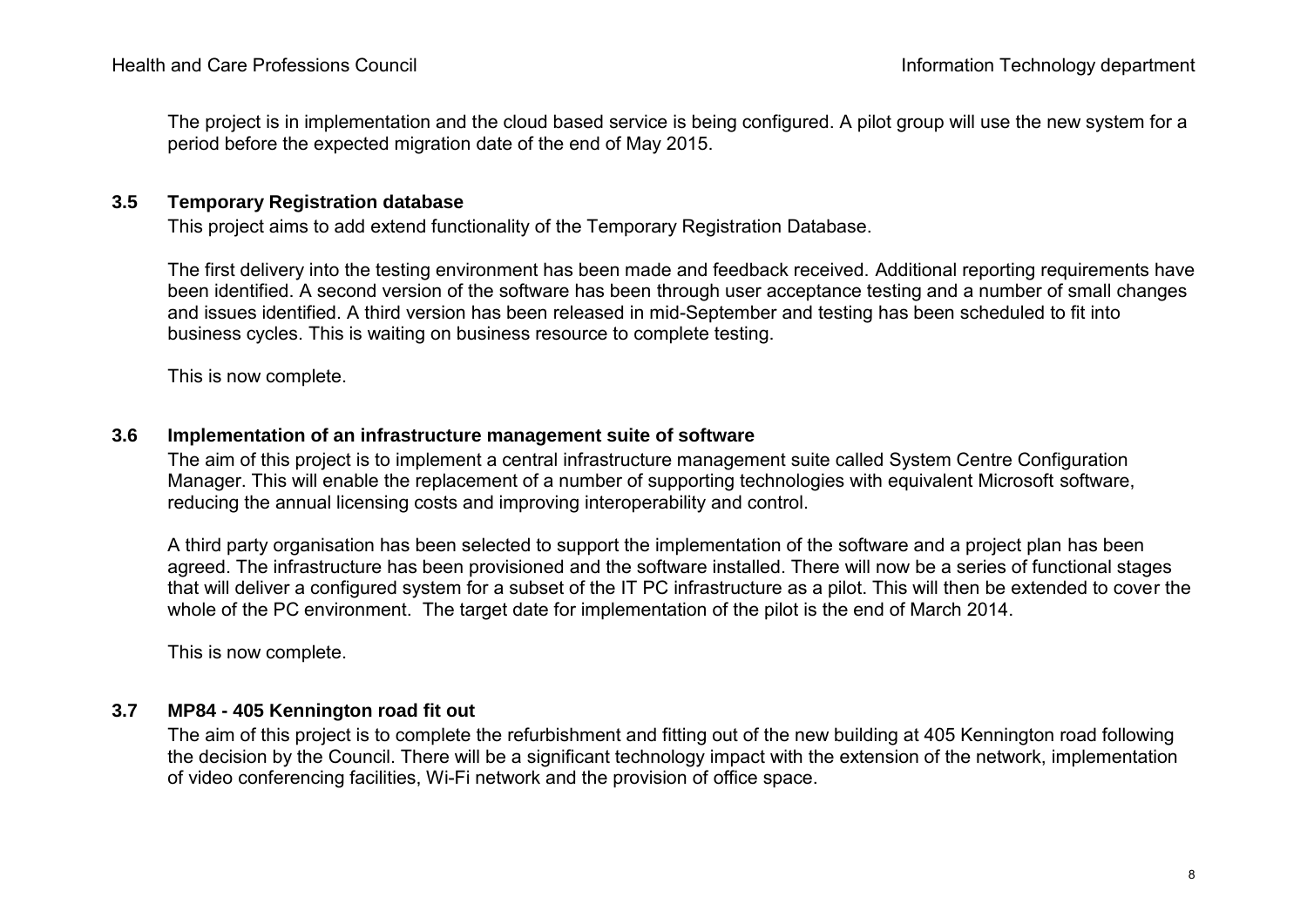Business requirements are being gathered and costs being confirmed.

This project is in initiation.

## **4 Strategic objective 3**

"To protect the data and services of HPC from malicious damage and unexpected events."

#### **4.1 Secure printing solution**

The aim of this project is to introduce a secure method of printing documents within the HCPC offices.

A number of different solution providers have been engaged to determine the most appropriate method of securing internal printing. There will be a significant change to the user experience with a print job being released to a printer when the user swipes their office security card against the printer proximity sensor, rather than by sending a print to a named printer; this is regarded as 'pull' or 'Follow-me' printing.

A supplier has been selected following a tender exercise. The replacement printers have been delivered and the security software is due to be configured for initial testing in January. The project is expected to complete by the end of March with the replacement of all printers and photocopiers (multi-functional devices).

This is now complete.

#### **4.2 MP74 - Financial systems upgrade**

This major project aims to upgrade the two core financial systems that maintain the HCPC financial ledger and purchase ordering systems. The upgrades will enable the continued support of the applications as well as the implementation of a number of bug fixes and service improvements.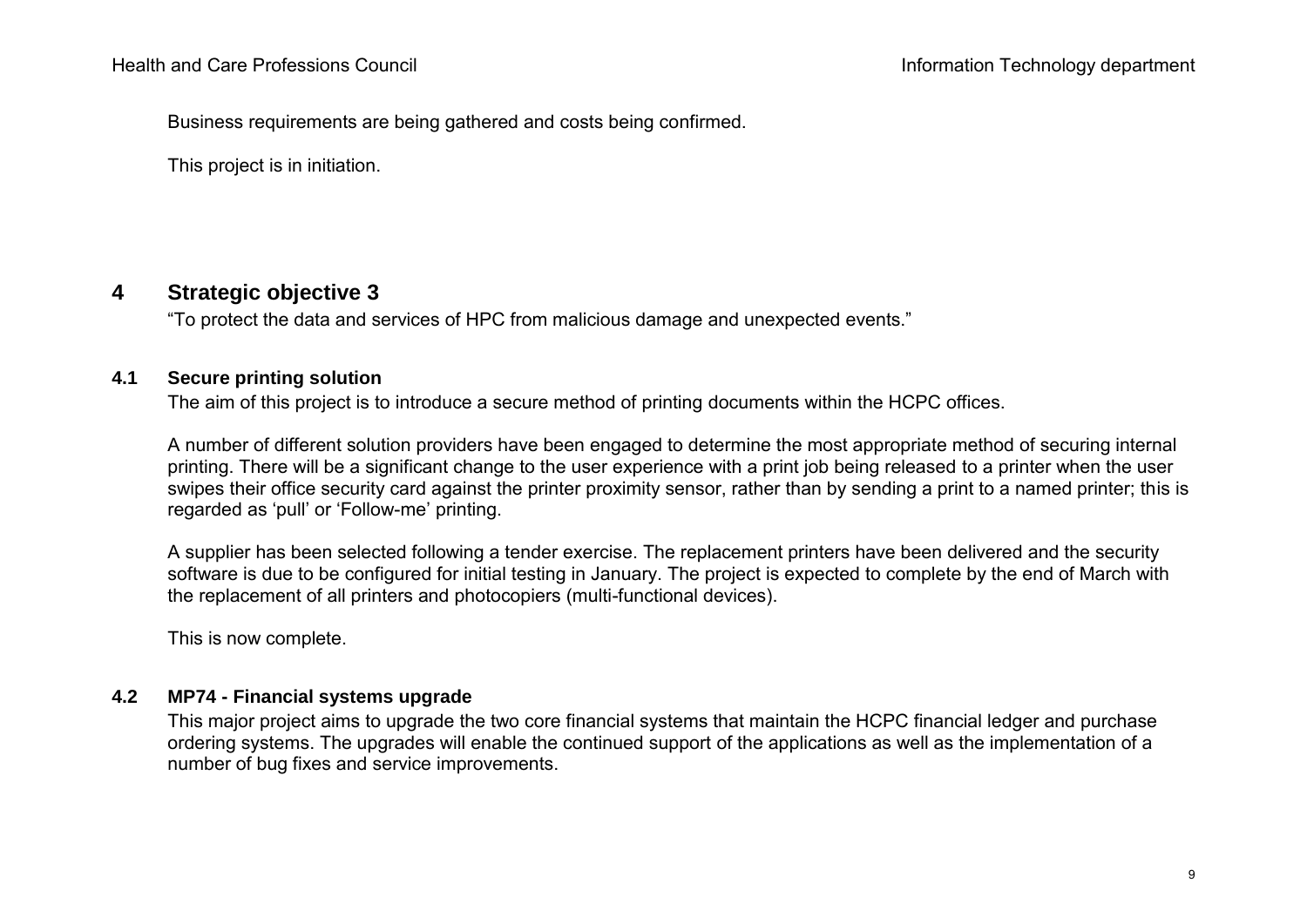The project has completed the main deliveries of the upgrade of the Sage financial system and the PRS purchase order system. There remains the implementation of the electronic invoice approval system in September 2015.

#### **4.3 File integrity monitoring**

The aim of this project is to implement a security software package that monitors and recovers files within the IT infrastructure. This allows the early identification of any malicious activity within the infrastructure and the ability to automatically return to the last 'authoritative' copy.

A selection exercise has completed and the software procured. A pilot against a subset of the infrastructure has identified some issues. A new version of the software is being installed and the pilot extended for a revised expected completion in March 2015.

This is now complete.

#### **4.4 MP82 - Secure telephone payment service**

The aim of this major project is to review the current secure telephone payment service and migrate it to a more resilient platform either with the current supplier or to a new supplier. This follows the current supplier giving notice of the end of life for the current service.

The existing service is being extended in 6 month increments with the first period ending in July 2015. However, the supplier is clear that they expect to decommission the service by December 2015.

Talk Talk Business, the telephone service provider, has subsequently given notice to our secure telephone payment service provider that it will discontinue routing calls to their platform over a legacy technology; the consequence is that the secure payment service will be stopped prematurely. The service may stop after short notice from May 2015.

Alternative arrangements have been made to manage the processing of credit cards while the project selects and implements an alternative service provider. The project is expected to deliver in September 2015.